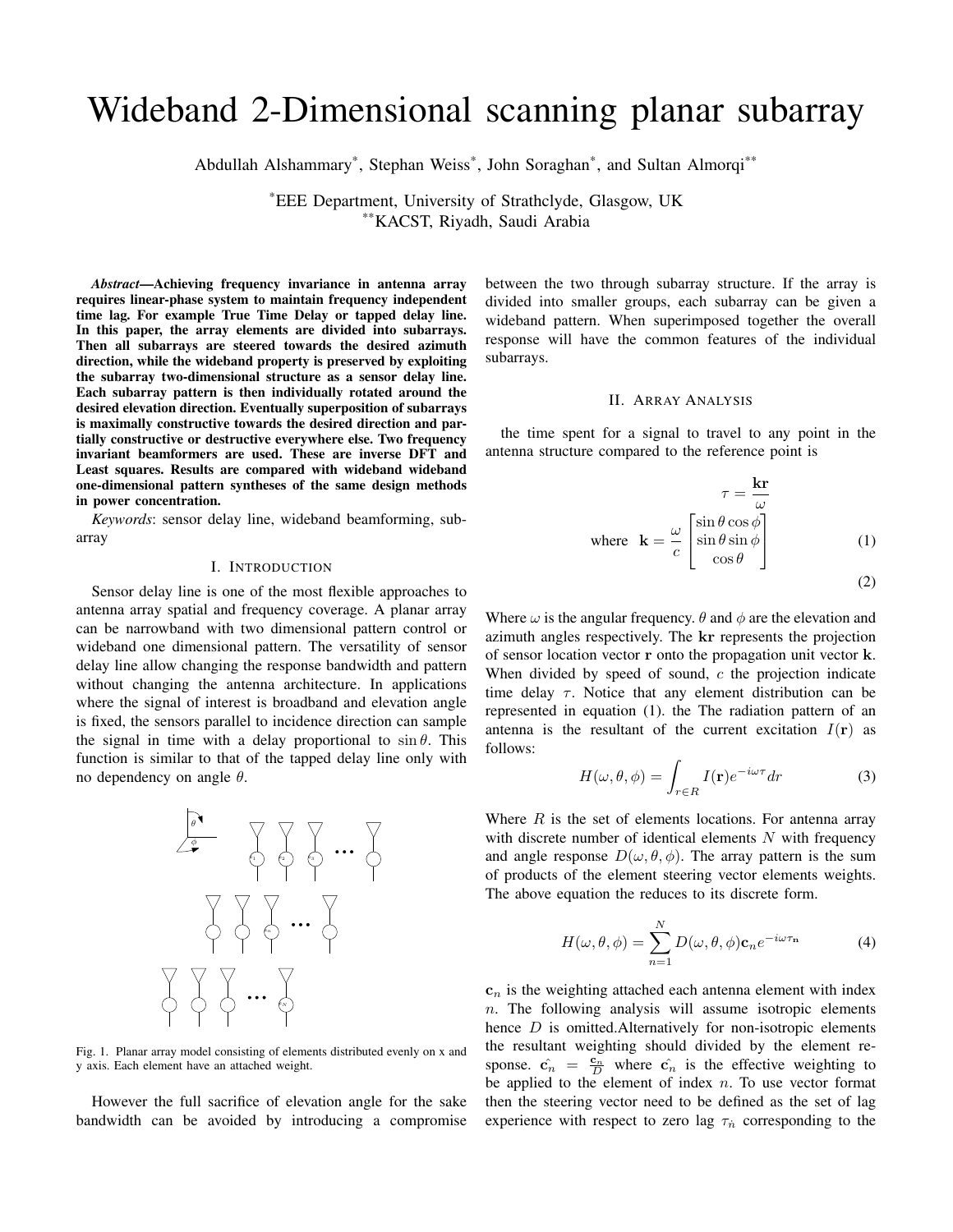reference point  $\mathbf{r}_n$ .

$$
\mathbf{s} = \begin{bmatrix} e^{-i\omega\tau_1} \\ \vdots \\ e^{-i\omega\tau_n} \\ \vdots \\ e^{-i\omega\tau_N} \end{bmatrix}
$$
 (5)

The vector form of array response then becomes

$$
H = \begin{cases} \mathbf{c}^T S & \text{if } D = 1\\ \hat{\mathbf{c}}^T S & \text{otherwise} \end{cases}
$$
 (6)

*1) Inverse Discrete Fourier Transform:* two dimensional Inverse Discrete Fourier Transform IDFT has been used with rectangular, uniform spacing array to synthesis wideband beamformer. For planar array, if sensor location  $r$  is distributed evenly on x and y with spacings  $d_x$  and  $d_y$ . For IDFT case, the element indexing will be separated to the  $x$  and  $y$  axis to  $n$  and  $m$  respectively. Not to be confused with previous  $n$ index. The radiation pattern now reduces to

$$
H = \sum_{n=-\frac{N}{2}}^{\frac{N}{2}} \sum_{m=-\frac{M}{2}}^{\frac{M}{2}} \mathbf{c}_{nm} e^{-i\frac{\omega}{c} \sin \theta (n d_x \cos \phi + m d_y \sin \phi)}
$$
(7)

Where  $d_x$  and  $d_y$  are x and y elements spacings respectively and  $c_{nm}$  is the weight attached to the element located at  $[nd_x, md_y, 0]^T$ . From the above equation, two spatiotemporal variables  $\omega_x$  and  $\omega_y$  can be defined as follows

$$
\omega_x = -\frac{\omega}{c} d_x \sin \theta \cos \phi \n\omega_y = -\frac{\omega}{c} d_y \sin \theta \sin \phi
$$
\n(8)

Hence the radiation pattern in terms of newly defined frequencies is.

$$
H(\omega_x, \omega_y) = \sum_{n=-\frac{N}{2}}^{\frac{N}{2}} \sum_{m=-\frac{M}{2}}^{\frac{M}{2}} \mathbf{c}_{nm} e^{-i(n\omega_x + m\omega_y)}
$$
(9)

Equations (9) above fits the definition of tow dimensional Discrete Fourier transform. It is often desirable to obtain an array response over the frequency band of interest to imitate a specific pattern, say the desired waveform  $P_d(\omega, \theta, \phi)$ . Desired pattern is real if array weights are real and can be complex valued if weights are complex. To obtain the required weights for a given desired response, the inverse transformation is applied:

$$
\mathbf{c}_{nm} = \sum_{\omega_x = -\pi}^{\pi} \sum_{\omega_y = -\pi}^{\pi} P_d(\omega_x, \omega_y) e^{i(n\omega_x + m\omega_y)} \qquad (10)
$$

Notice that similarity with circular symmetric weighting in [8, p. 259]. Comparing equation (10) with two dimensional DFT approach in [2], [3], [6] reveal that the former is more general and applicable to non uniform and arbitrary shape.

*2) Least Squares:* Recalll from equation 6 that the array response can be represented in vector format as the product of weights and the steering vector as follows.

$$
H = \mathbf{c}^T \mathbf{s}(\omega, \theta, \phi) \tag{11}
$$

The error quantity can be defined as the squared deviation of the desired pattern  $P_d$  from the array response  $H$ .

$$
e = P_d(\omega, \theta, \phi) - H(\omega, \theta, \phi) = P_d - \mathbf{c}^T \mathbf{s}
$$

Least square approach minimizes the squared error. Complex matrices are spared by multiplying the matrix buy it is conjugate transpose. Hence the squared error (SE) becomes:

$$
SE = [P_d - \mathbf{c}^T \mathbf{s}][P_d - \mathbf{c}^T \mathbf{s}]^H
$$
  
=  $(P_d - \mathbf{c}^T \mathbf{s})(P_d^H - \mathbf{s}^H \mathbf{c}^*)$   
=  $P_d^2 - 2\mathbf{c}^T P_d \mathbf{s} + \mathbf{c}^T (\mathbf{s} \mathbf{s}^H) \mathbf{c}$ 

The term  $P_d$  s is the correlation vector d and the ss<sup>H</sup> is the covariance matrix  $R$ . This error is calculated at specific frequency and angle. To obtain the mean error over the operating frequency and space, SE is integrated over the frequency and angles.

$$
MSE = \int_{\omega} \int_{\theta} \int_{\phi} P_d^2 - 2\mathbf{c}^T \mathbf{d} + \mathbf{c}^T R \mathbf{c}
$$

$$
= 1 - 2\mathbf{c}^T \hat{\mathbf{d}} + \mathbf{c}^T \hat{R} \mathbf{c}
$$

apparently squared error is a quadratic function of c. The least point can be found by differentiating w.r.t c then finding the null space of the result [8].

$$
\frac{\partial}{\partial \mathbf{c}^T} \mathbf{1} - 2\mathbf{c}^T \hat{d} + \mathbf{c}^T \hat{R} \mathbf{c}
$$

$$
= 0 - \hat{\mathbf{d}} - 0 - \hat{R} \mathbf{c}
$$

Hence the set of weights that achieves the least squared error is

$$
\mathbf{c} = \hat{R}^{-1}\hat{\mathbf{d}} \tag{12}
$$

where  $\hat{R}$  is the integration of the square  $NxN$  covariance matrix over space and frequency.  $d$  is  $Nx1$  column vector as follows:

$$
\hat{R} = \int_{\omega} \int_{\theta} \int_{\phi} R(\omega, \theta, \phi) d\omega d\theta d\phi
$$

$$
\hat{\mathbf{d}} = \int_{\omega} \int_{\theta} \int_{\phi} P_d \mathbf{s}(\omega, \theta, \phi) d\omega d\theta d\phi
$$
(13)

## III. EFFECT OF ASSUMING FIXED ELEVATION ANGLE

Many analysis of 2-dimensional array using sensor delay line assumed fixed elevation angle [5], [1]. Most have chosen 90 degrees elevation which corresponds to incident or transmitted waves parallel to the array geometric plane. Such assumption is valid for wideband signal if the beamformer response to any other elevation direction is irrelevant. Elevation angle has the same effect to that steering vector as the signal frequency. To illustrate that lets reconsider equation (7).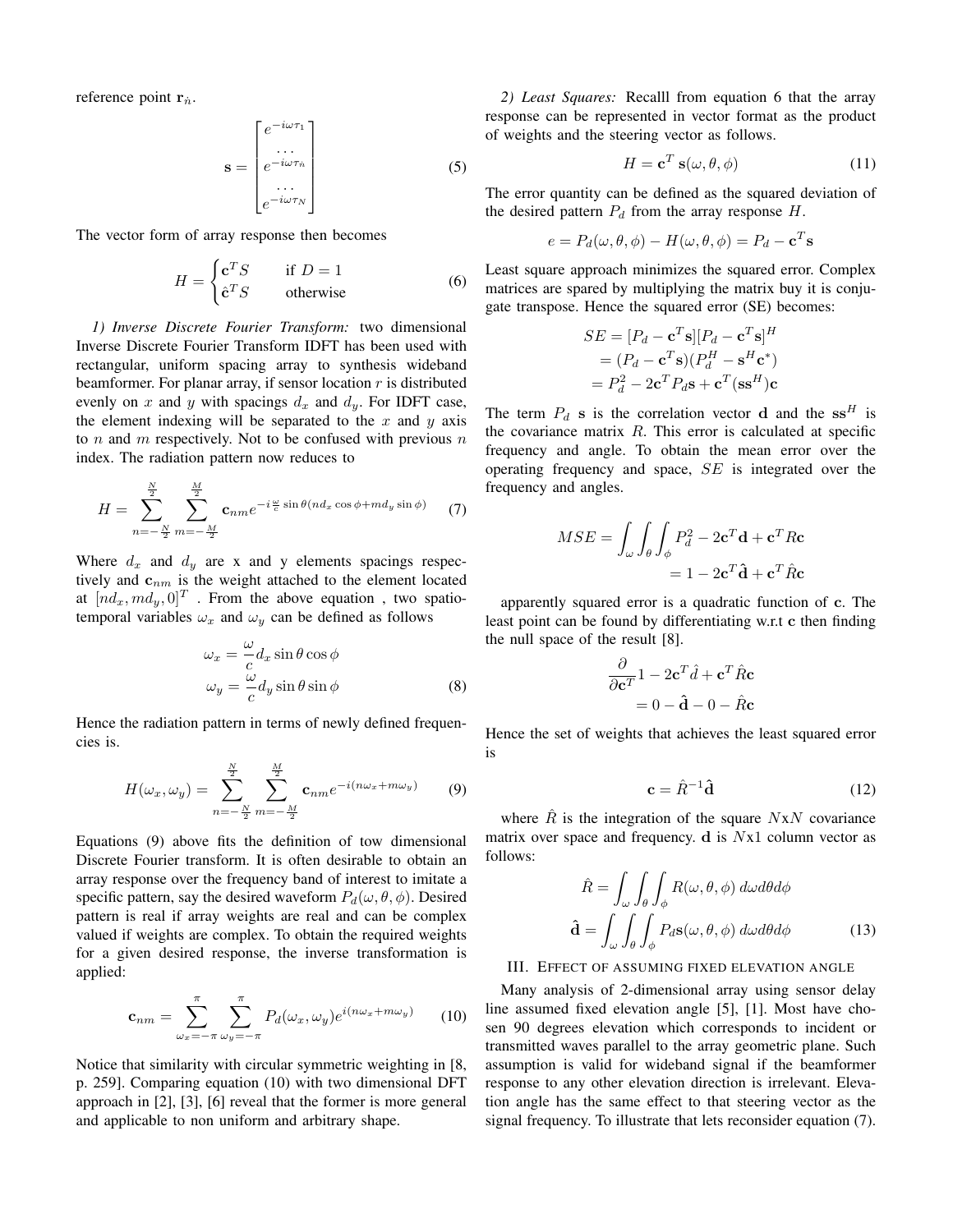Notice that the term  $\frac{\omega}{c} \sin \theta$  is dependent on both frequency and elevation angle. When defining any desired pattern it is not possible to discriminate between frequency and elevation angle. both parameters can vary according to the following relationship and still produce the same array response.

$$
\frac{\omega}{c}\sin\theta = constant\tag{14}
$$

Near broadside direction the response is less sensitive to angle. This is desirable area for wider frequency band.

## IV. ROTATED ELEVATION CONSTRAINT

The phase of array response in (4) depend on both frequency and elevation angle. When defining any desired pattern it is not possible to discriminate between frequency and elevation angle. Both parameters can vary according to the following relationship and still produce the same array response. To resolve the elevation angle ambiguity, Subarrays can be steered to the desired azimuth angle, and then individually rotated around the desired elevation angle. Recall equation (10) used to calculate array weights. Azimuth angle  $\phi$  instead of being constant can be a function of the elevation angle.

$$
\hat{\phi_m} = \phi - \alpha_m(\theta - \theta_0)
$$
\nwhere\n
$$
m = 0, \dots, M
$$
\n(15)

the effect  $\phi_m$  has on the pattern is to twist the pattern as elevation angle changes. However, at the desired elevation angle  $(\theta - \theta_0)$  the subarrays align with others. In order to minimize the total array response in the sidelobe region, the pattern should be symmetric around  $\phi_0$ . When this balance is maintained the subarrays cancels each other as long as the beamwidth is smaller than  $\ddot{\phi} - \phi_0$ . twist is inflected on the wavenumber vector  $k$  and its components  $u$  and  $v$  it will then be as follows.

$$
\frac{c}{\omega} \mathbf{k}(\theta, \hat{\phi_m}) = \begin{bmatrix} \hat{u} \\ \hat{v} \end{bmatrix} = \begin{bmatrix} \sin \theta \cos \hat{\phi} \\ \sin \theta \sin \hat{\phi} \end{bmatrix}
$$
(16)

To illustrate the effect on the steering matrix lets substitute equation  $(15)$  in $(16)$ 

$$
\mathbf{k}(\theta, \phi_m) = \begin{bmatrix} \sin \theta \cos \phi \sin \beta + \sin \theta \sin \phi \sin \beta \\ \sin \theta \sin \phi \sin \beta + \sin \theta \cos \phi \sin \beta \end{bmatrix}
$$
 (17)  
where  $\beta = \alpha(\theta - \theta_0)$ 

Here,  $\beta$  represents the product of subarray slope  $\alpha$  and elevation deviation.

$$
\mathbf{k}(\theta, \hat{\phi_m}) = \begin{bmatrix} u \cos \beta + v \sin \beta \\ u \sin \beta + v \cos \beta \end{bmatrix}
$$
 (18)

Hence the transformation matrix from the rotated elevation wavenumber to array wavenumber is

$$
\begin{bmatrix} \hat{u} \\ \hat{v} \end{bmatrix} = \begin{bmatrix} \cos \beta & \sin \beta \\ \sin \beta & \cos \beta \end{bmatrix}
$$
 (19)

Equation (19) indicates that as the angle  $\alpha$  increases,  $\hat{u}$  moves away u. Hence, the uv coordinates rotates with angle  $\alpha$ .



Fig. 2. Desired pattern of least square approach at center frequency  $0.66\pi$ 

In rotated elevation constraint approach, the constraint is applied to the elevation angle  $\theta$ . Recall from equation (1) that  $\sin \theta$  is common term in both u and v. An incident signal from elevation angle  $\theta_1$  and frequency  $f_1$  can produce the same response as another signal from elevation angle  $\theta_2$  a and  $f_2$  given that they satisfy the following equation:

$$
\frac{f_1}{f_2} = \frac{\sin \theta_2}{\sin \theta_1} \tag{20}
$$

Resulting in beam squint that relates to frequency deviation as

$$
\theta = \sin^{-1}(\sin \theta_0 \frac{f_0}{f})
$$
\n(21)

## V. POWER CONCENTRATION MEASUREMENTS

Array ability to concentrate power in the desired direction is introduced in [4] as the ratio between power concentration to the total dissipated power into the upper far field hemisphere. The power dissipated over

$$
\psi(\omega,\theta,\phi) = \int_{\omega} \int_{\theta} \int_{\phi} |H(\omega,\theta,\phi)|^2 d\omega d\theta d\phi \qquad (22)
$$

The concentrate power can be rewritten as follows.

$$
\rho(\omega,\theta,\phi) = \frac{\psi(\omega,\theta,\phi)}{\int_{-\pi/2}^{\pi/2} \int_{-\pi}^{\pi} \psi(\omega,\theta,\phi) d\theta d\phi}
$$
(23)

Substituting  $\psi$  in equation (7) results in

$$
\psi(\omega,\theta,\phi) = \frac{\mathbf{c}^T \hat{R} \mathbf{c}}{\mathbf{c}^T \mathbf{c}}
$$
 (24)

Where  $\hat{R}$  is the average sensor covariance matrix calculated from (13).

#### VI. SIMULATIONS AND RESULTS

Concentrated power measurements in this example it is a cone with 15° radius around the reference angle. The wide cone is required to compensate for squinting effect over frequency which is noticeable in rotated elevation. Power concentration is presented here for the array excitations are calculated using IDFT and least squares approaches. Results are compared to conventional 1-D wideband sensor delay line approach described in [2], [3], [7], [1]. In 1-D case the planar array is used as one dimensional array treated without division to subarrays. While the other dimension is used for temporal filtering. All elements are used in the synthesis of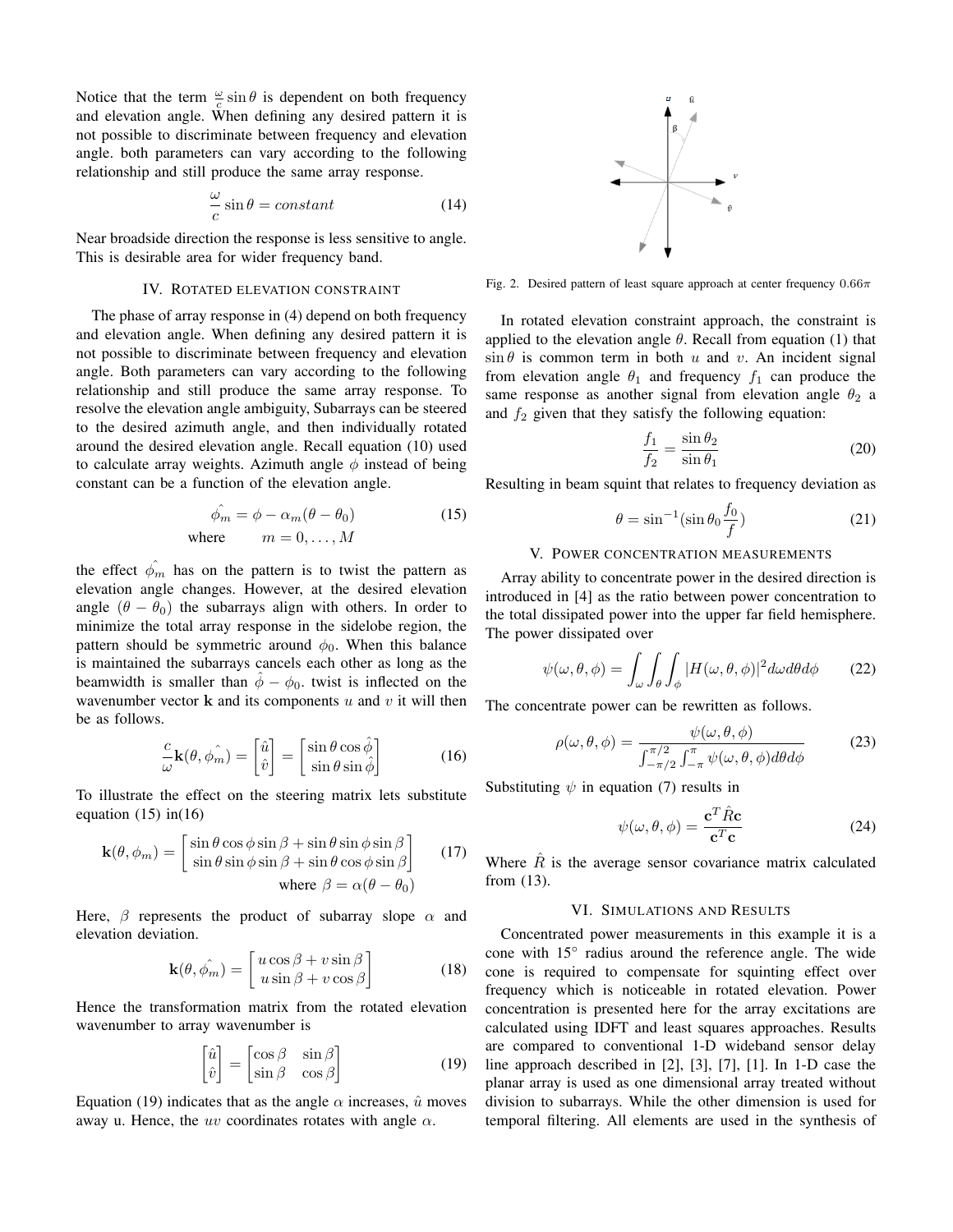one-dimensional azimuth pattern. The elevation is fixed at the desired elevation angle of 35◦ . The array is constructed by 3x3 hexagonal subarrays containing 44 elements each. The look angle is  $0^{\circ}$  azimuth and  $35^{\circ}$  elevation. The desired response is a Taylor window with -90 sildeobe level. Rotation slope between azimuth and elevation varies between -1.5 and 1.5.



Fig. 3. 3x3 hexagonal subarray used for simulation. Element spacing is 30 cm corresponding to  $\frac{\lambda}{2}$ 

## *A. 2-D Invers Descrete Fourier Transform*

Individual subarrays pattern is shown below. Each subarray is steered individually by its unique slope. Notice how all subarrays illuminate the desired direction but have different response elsewhere.



Fig. 4. Individual subarray pattern for the  $3x3$  array being simulated in  $uv$ coordinated described above.

IDFT method produced the cleanest mainlobe and relatively low grating lobes over the frequency band.



Fig. 5. 3D normalized magnitude pattern of rotated elevation constraint using IDFT method

rotated elevation method show relatively flat gain over frequency band compared to conventional 1-D approach. This means that grating lobes are small or are from the look direction since they cause sudden change in gain over frequency.



Fig. 6. Power concentration comparison between conventional 1-D pattern IDFT synthesis and one using proposed rotated elevation constraint method

#### *B. Least squares*

Grating lobes are close in magnitude to the main lobe. Grating lobes numbers and locations vary with frequency and their effect can be seen in the gain graph.



Fig. 7. 3D pattern at 400 MHz center frequency obtained by the proposed rotated elevation constraint method using least squares approach

When grating lobe move into the look angle cone around 330 MHz the power concentration increases drastically.